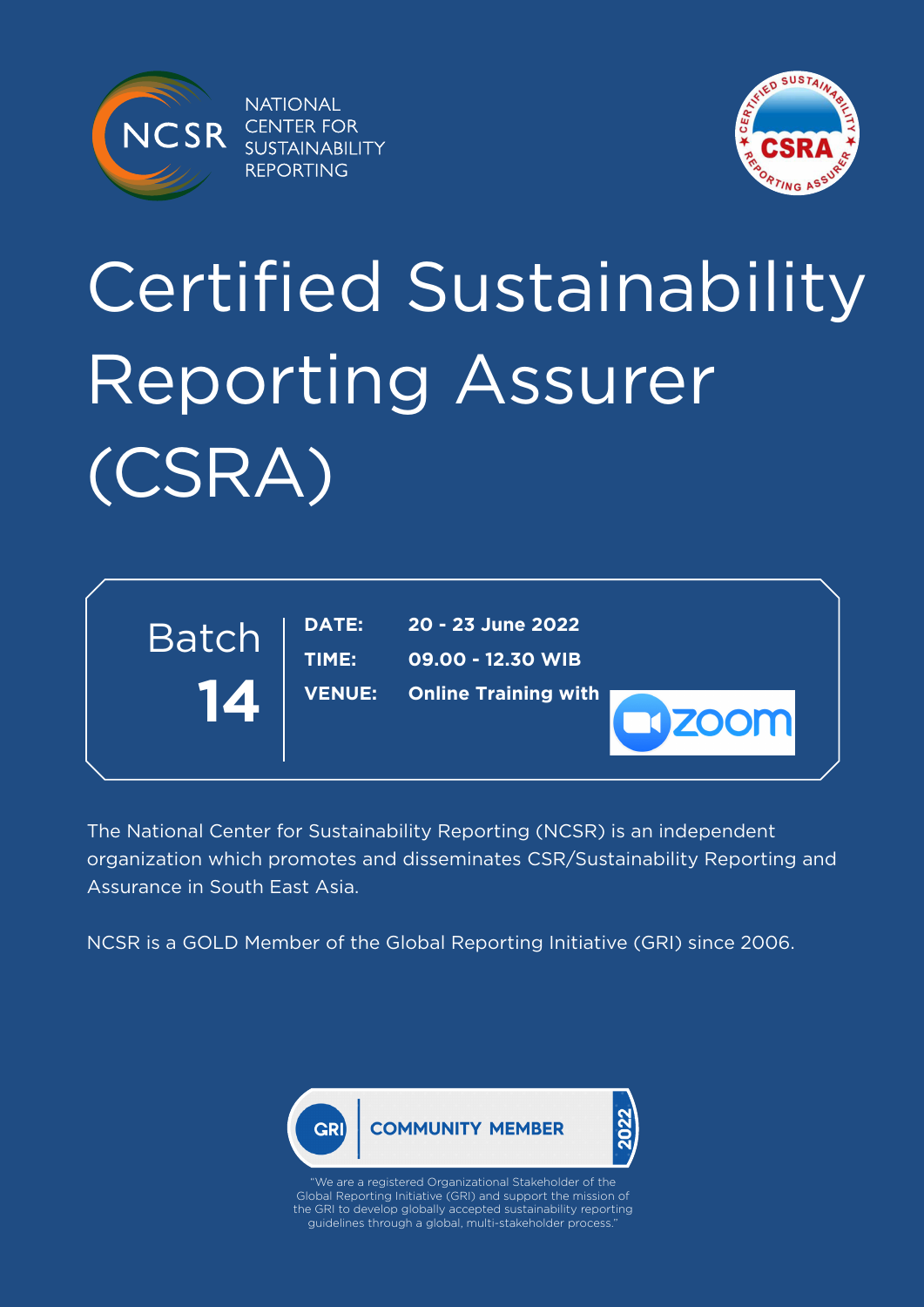## INTRODUCTION



#### **WHAT IS CSRA?**

Those interested in the CSRA certificate will have a basic level of proficiency in assurance engagement related to sustainability or CSR reporting and thus have an opportunity to become a more professional assurer and develop additional capability in the following areas:

- $\blacksquare$  Examining the completeness and compliance of sustainability/CSR reports.
- Identifying any data and information omitted that could have been included.
- $\blacksquare$  Independent comments on targets, impacts, shortcomings and recommendations.
- Assessment of sustainability/CSR reporting including interpretation of reported data and performance.

*To join CSRA training, the participants are required to complete Certified Sustainability Reporting Specialist (CSRS) training first.*



#### **CSRA COURSE OBJECTIVES:**

The CSRA Course concentrates more specifically on assurance engagement to verify corporate sustainability performance. The CSRA certification program has the following objectives:

- $\blacksquare$  Transfer practical skills in relation to assurance services development
- $\blacksquare$  Increase the knowledge of international standards in relation to assurance engagement in sustainability/CSR reporting and;
- $\blacksquare$  Provide insight into the various aspects of assurance engagement in relation to sustainability/CSR reporting, including recognized methods and techniques of auditing.



#### **ELIGABLE PARTICIPANT**

- Auditors, Assessors or
- candidate assurers Corporate executives in
- Sustainability, CSR, Corporate



#### **PROGRAM DETAILS**

The aspects are covered in the CSRA Course session includes: Assurance Standards and Criteria, Scope of Assurance Engagement, Risk Perspectives, Substantive Assurance, Assurance Issues, Assurance Reporting, Reporting Standards, and Reporting Practicalities.



#### **INSTRUCTORS**

Dr. Ali Darwin, Ak., M.Sc. Executive Director, NCSR. (Course Leader)

Prof. Eko Ganis Sukoharsono Mcom (Accy), Mcom-Hons, Ph.D., Ak., CSRA



#### **INVESTMENT**

The Training Fee :

- • Rp. 8,500,000 per person.
- Early bird rate Rp. 7.500.000 per person
- Rp 5,000,000 per person for the lecturer.

(Register and Pay before 20 May 2022)

The tuition fee includes; training materials, the examination fee and certificate.

**2**